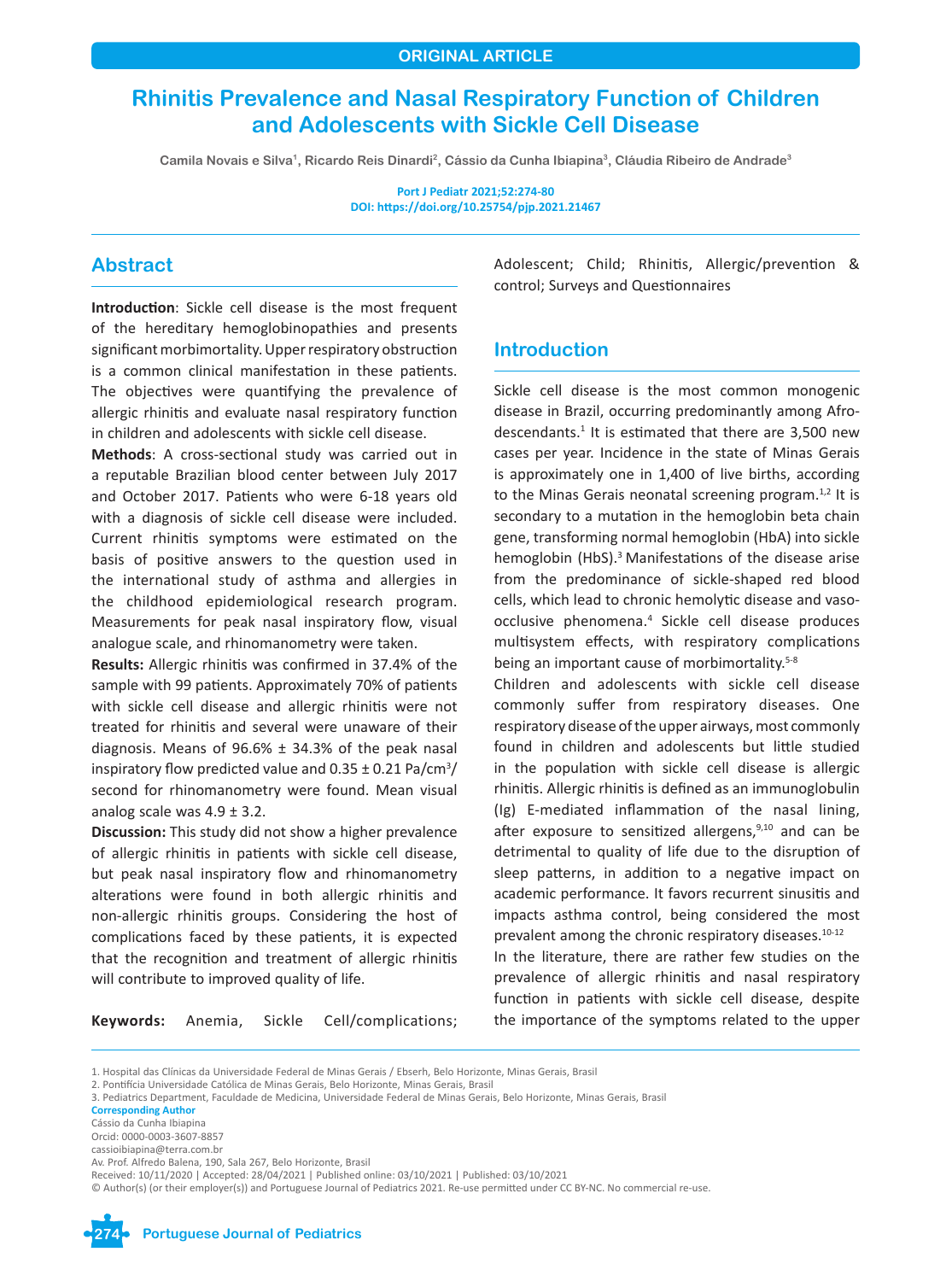airways, particularly in relation to the association of allergic rhinitis in patients with sickle cell disease.

As such, this study aims to quantify the prevalence of allergic rhinitis symptoms in this population as well as evaluate nasal respiratory function, using peak nasal inspiratory flow, analog visual scale, and rhinomanometry.

# **Methods**

Cross-sectional study carried out in the Minas Gerais Hematology and Hemotherapy Foundation Center (HEMOMINAS), Belo Horizonte, Minas Gerais, Brazil, between July 2017 and October 2017. Children and adolescents with sickle cell disease, between 6 and 18 years old, participated in the research.

### **Inclusion and exclusion criteria**

The study included children and adolescents with confirmed sickle cell disease diagnosis at 1 year of life, attending the HEMOMINAS hematology outpatient clinic.  $SS/S\beta^0$  thalassemia genotypes, between 6 and 18 years old were included. We excluded patients:

- Whith other associated neurological or hematological disorders;

- Whith flu-like symptoms at the time of testing;

- Those who did not have the above-cited genotypes for sickle cell disease;

- Those incapable of performing the respiratory maneuvers;

- Those who did not want to participate in the study.

### **Procedures**

Data was collected based on interviews, physical evaluation, medical record consultation, and the peak nasal inspiratory flow and rhinomanometry measurements taken by one examiner only. The interview was conducted using a semi-structured questionnaire that included questions relating to the symptoms of rhinitis, from the international study on asthma and allergies in childhood (ISAAC), in order to estimate the prevalence of the reported symptoms, $13$  namely: Over the last 12 months, have you had problems with sneezing or coryza (runny nose) or nasal obstruction when you did not have a cold or flu? Besides this, the initiative allergic rhinitis and its impact on asthma (ARIA) was adopted in the diagnosis and classification of symptoms as intermittent or persistent, and mild or moderate/severe.11 The physical evaluation was based on the verification of vital signs, height, and weight. Medical records were examined to find relevant data

such as baseline hemoglobin, hydroxyurea use, number of hospitalizations, and acute thoracic syndrome.

After the interview, we recorded the visual analog scale and the rhinitis clinical score as proposed by other authors.14 Visual analog scale is a scale that ranges from 0 to 10, where zero indicates the absence of nasal symptoms, that is, the patient does not feel any discomfort, and 10 indicates extreme nasal discomfort.<sup>15</sup> The patient was asked to identify the number of the scale that corresponded with the degree of nasal discomfort felt at that given moment. The Wilson score was applied in patients diagnosed with allergic rhinitis and enabled us to quantify the severity of rhinitis symptoms, which ranged from 0 to 18 points, bearing in mind the evaluation of six signals/symptoms, as follows: nasal obstruction, rhinorrhea, sneezing, nasal itching, oropharyngeal pruritus, and ocular pruritus. Scores from zero to three were assigned:

- Zero, for the absence of the given sign/symptom;

- One, in the case of a mild, tolerable sign/symptom that did not interfere with the individual sleep or daily activities;

- Two, when the evaluated sign/symptom caused a certain discomfort but only interfered in activities that required high levels of concentration;

- Three, when the evaluated sign/symptom was intense and difficult to tolerate, inhibiting sleep and the performance of the individual's daily activities.

The total score classified the severity of the allergic rhinitis $15$ :

- Mild: 1-6 points;
- Moderate: 7-12 points;
- Severe: 13-18 points.

The peak nasal inspiratory flow measurement (in-checkinspiratory flow meter, Clement Clarke, Harlow, England) was obtained while the patient was standing upright. Before the measurements were taken, the patient performed routine nasal hygiene, gently blowing their nose to eliminate residual nasal secretion. The facial mask was then carefully fitted, whereupon the patient was instructed to vigorously breathe in through the nose with their mouth closed and from a residual volume, until total lung capacity was reached. After at least three measurements were taken, the highest value was chosen. The value noted was compared to the reference value for the age bracket studied, using the predicted values suggested in a previous study.<sup>16</sup>

Rhinomanometry was performed with the rhinomanometer PDD-301/r (Piston Medical, Budapest, Hungary) using transnasal pressure of 150 Pa in accordance with the manufacturer's specifications. The patient remained seated, and a nasal plug of a suitable

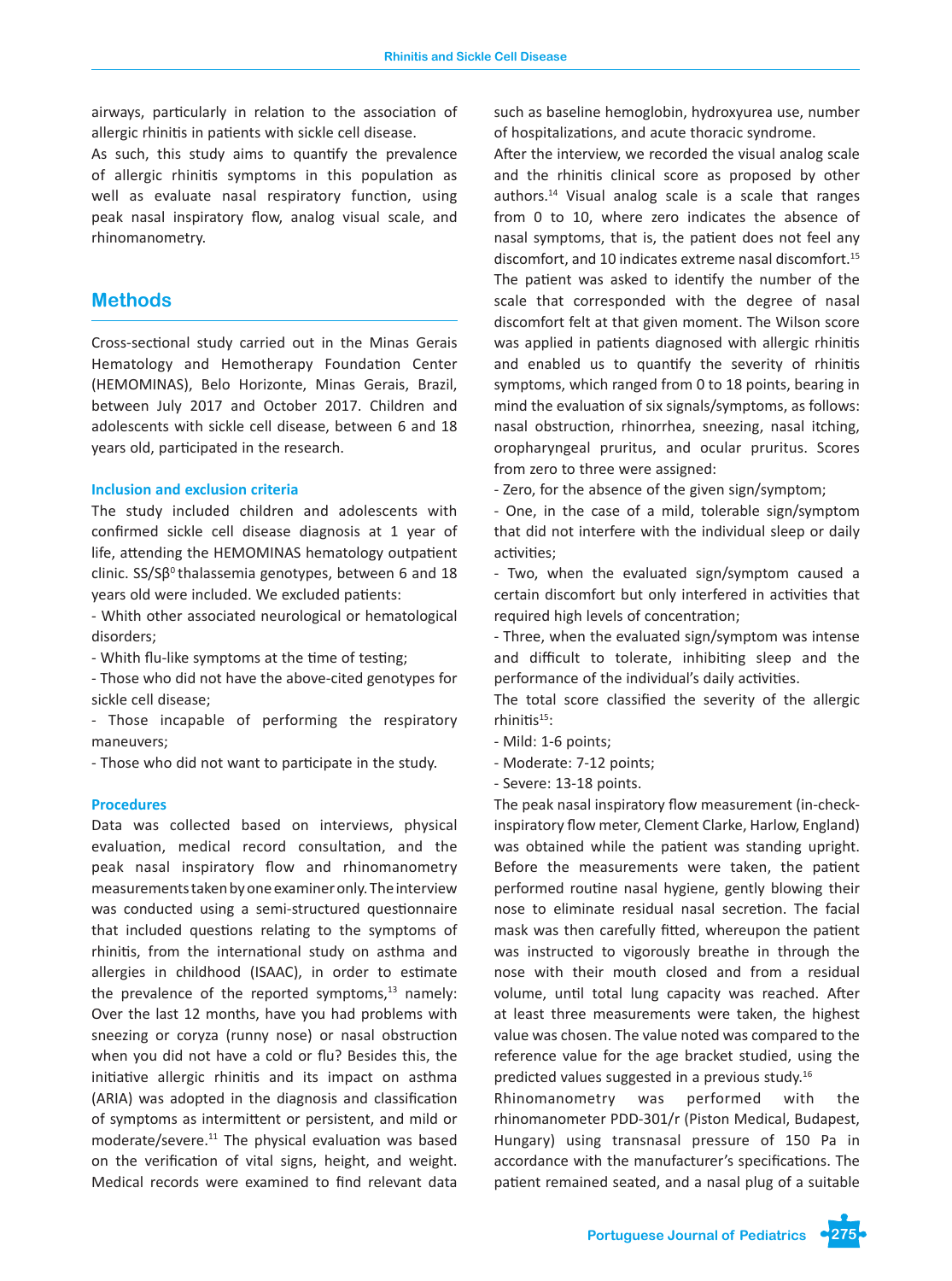size was fitted in the side opposite the one from which the measurement was taken. Next, an appropriately sized face mask was carefully placed to prevent leakage. The patient was instructed to breathe through the open nostril only, and not through their mouth, while the measurement was recorded by the software.<sup>17</sup>

Patient selection was done by non-probability sampling. Descriptive analysis was used to characterize the population. Pearson chi-square tests, Fischer exact test, and the Student's t-test were chosen for independent and paired samples in the comparisons of groups with and without allergic rhinitis. Comparisons of the predicted peak nasal inspiratory flow values with the absolute values found for each group were based on the Student's t-test for paired samples. A Pearson correlation parametric test was used to evaluate the relation between peak nasal inspiratory flow and rhinomanometry. The minimum significance level employed in all statistical tests was 5% (*p* < 0.05).

### **Results**

This study evaluated 99 children and adolescents with sickle cell disease, 50.5% male and average age of 11.4 **± 3.7** years. Table 1 shows the descriptive measurements for the children and adolescents in terms of gender, age, weight, height, and body mass index (BMI).

Based on the questionnaire, socioeconomic data was collected. The family income of the studied population was, on average,  $1.6 \pm 0.8$  minimum salaries. Most of the parents/guardians had not finished high school (62.9%) and the mean number of siblings was  $2.2 \pm 1.8$ . Table 2 shows the data for a family history of atopy, smoking at home, and the education level of the parent or guardian.

Allergic rhinitis was confirmed in 37.4% of patients from the sample. Of these, 59.5% had mild and intermittent allergic rhinitis as per the ARIA classification. $11$ 

There was no difference in hydroxyurea use  $(p = 0.221)$ between the group of patients with and without allergic rhinitis, 81.8% of the total sample used the medication. No statistically significant difference was noted between

| Table 1. Descriptive characteristics of patients $(n = 99)$ |                                    |         |       |           |  |  |  |  |  |  |
|-------------------------------------------------------------|------------------------------------|---------|-------|-----------|--|--|--|--|--|--|
|                                                             | <b>Descriptive characteristics</b> |         |       |           |  |  |  |  |  |  |
| Variable                                                    | Minimum                            | Maximum | Mean  | <b>SD</b> |  |  |  |  |  |  |
| Age (years)                                                 | 6.0                                | 18.0    | 11.43 | 3.7       |  |  |  |  |  |  |
| Weight (kg)                                                 | 17.0                               | 86.0    | 36.0  | 15.1      |  |  |  |  |  |  |
| Height (m)                                                  | 1.10                               | 1.74    | 1.42  | 0.18      |  |  |  |  |  |  |
| <b>BMI</b>                                                  | 12.2                               | 29.7    | 17.0  | 3.2       |  |  |  |  |  |  |

AI - body mass index, SD - standard deviation

the groups in relation to the number of hospitalizations (*p* = 0.676) and the quantity of acute thoracic syndrome (*p* = 0.298). Baseline hemoglobin for the group of patients with allergic rhinitis was  $8.7 \pm 1.5$  g/dL, which was greater than in the group of patients without allergic rhinitis, 8.0  $\pm$  1.0 g/dL ( $p = 0.017$ ). Only a few of the patients were consulting with a pulmonologist, allergist/immunologist, or otorhinolaryngologist, and of those who were, most had allergic rhinitis, although it corresponded only to 16.2% of the patients within this group.

In the group of patients with allergic rhinitis ( $n = 37$ ), only 36.1% were receiving treatment. In the evaluation of this group, we noted a mean visual analog scale of 4.9  $\pm$  3.2 and Wilson score of  $7.9 \pm 3.0$ .

When the parents/guardians were questioned on the presence of allergic rhinitis in these patients, only a few of them were able to provide this information, thereby leading to low agreement between the patient clinical evaluation and the caregiver feedback.

Concerning the variables that evaluated respiratory function, a mean of  $96.6\% \pm 34.3\%$  of the predicted value for peak nasal inspiratory flow was found. For peak nasal inspiratory flow, a value below what was predicted was observed in 57.6% of the sample. This analysis was performed for both the group with allergic rhinitis and the group without allergic rhinitis. In the rhinomanometry, there was no statistically significant difference between the groups with or without allergic rhinitis, the mean value of the groups being  $0.35 \pm 0.21$ (Pa/cm<sup>3</sup> /second) (Table 3).

A statistically significant inverse correlation was noted between peak nasal inspiratory flow and rhinomanometry, namely, r = -0.32 (*p* < 0.05), as shown in Fig. 1.

| Table 2. Family history of atopy, smoking at home, and the<br>education level of the parent/guardian ( $n = 99$ ) |      |  |  |
|-------------------------------------------------------------------------------------------------------------------|------|--|--|
| Variable                                                                                                          | %    |  |  |
| Family history of atopy                                                                                           |      |  |  |
| Rhinitis                                                                                                          | 19.2 |  |  |
| Asthma                                                                                                            | 26.2 |  |  |
| <b>Smokers at home</b>                                                                                            |      |  |  |
| Yes                                                                                                               | 36.1 |  |  |
| No                                                                                                                | 63.9 |  |  |
| Education level of the parent/guardian                                                                            |      |  |  |
| Illiterate                                                                                                        | 3.1  |  |  |
| Elementary school incomplete                                                                                      | 25.8 |  |  |
| Elementary school completed                                                                                       | 17.5 |  |  |
| High school incomplete                                                                                            | 16.5 |  |  |
| High school completed                                                                                             | 30.9 |  |  |
| Third level incomplete                                                                                            | 3.1  |  |  |
| Third level completed                                                                                             | 3.1  |  |  |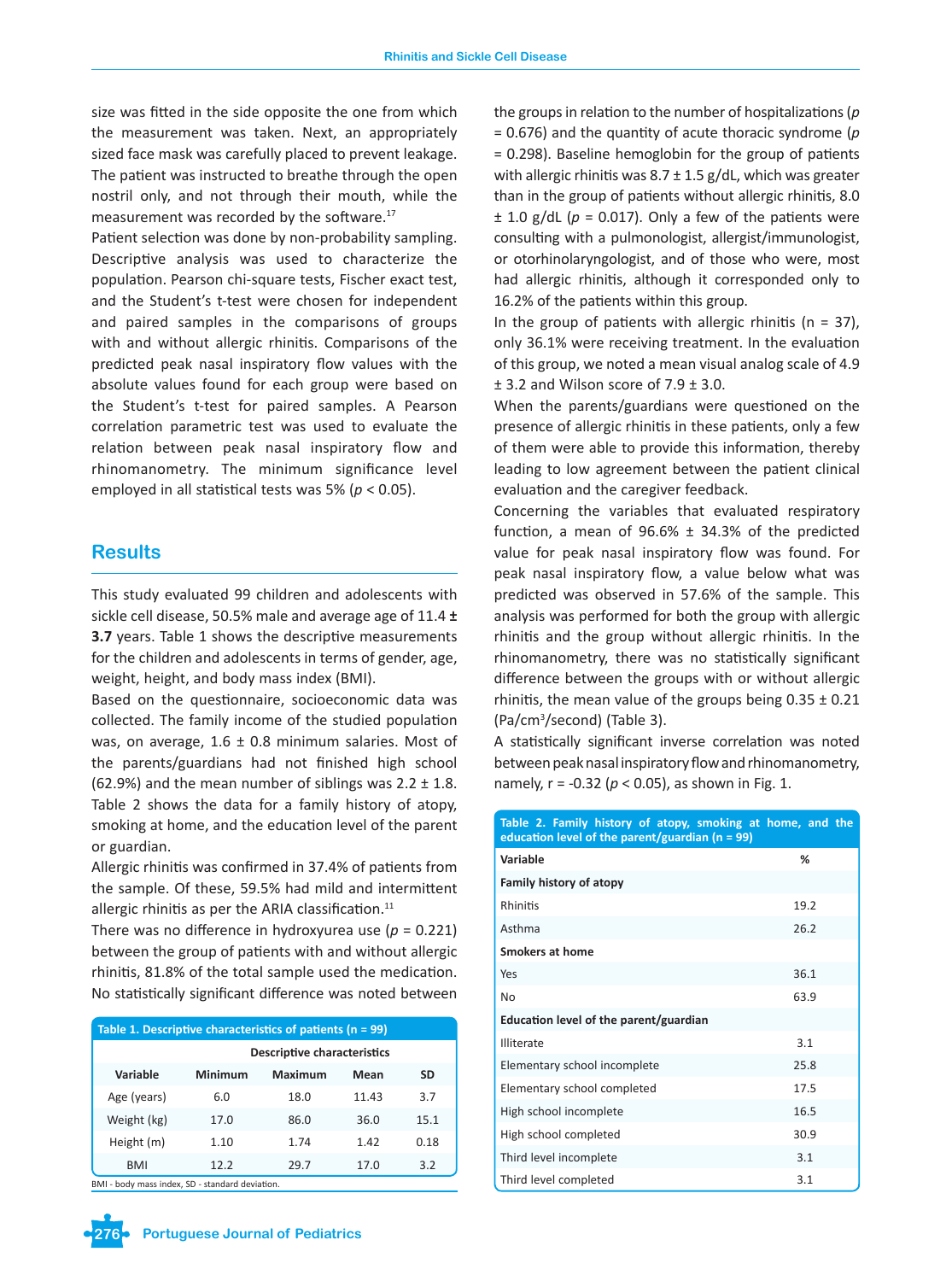| Table 3. Descriptive analysis of peak nasal inspiratory flow and rhinomanometry measures in the groups with and without allergic rhinitis |         |      |           |                           |         |      |           |  |  |  |  |
|-------------------------------------------------------------------------------------------------------------------------------------------|---------|------|-----------|---------------------------|---------|------|-----------|--|--|--|--|
| With allergic rhinitis                                                                                                                    |         |      |           | Without allergic rhinitis |         |      |           |  |  |  |  |
| Minimum                                                                                                                                   | Maximum | Mean | <b>SD</b> | Minimum                   | Maximum | Mean | <b>SD</b> |  |  |  |  |
| 40.4                                                                                                                                      | 197.3   | 94.5 | 36.1      | 35.7                      | 226     | 97.9 | 33.4      |  |  |  |  |
| 0.08                                                                                                                                      | 0.9     | 0.35 | 0.17      | 0.13                      | 1.54    | 0.35 | 0.23      |  |  |  |  |
|                                                                                                                                           |         |      |           |                           |         |      |           |  |  |  |  |

PNIF - peak nasal inspiratory flow, SD - standard deviation.



PNIF - peak nasal inspiratory flow.

**Figure 1.** Correlation between the peak nasal inspiratory flow and rhinomanometry.

# **Discussion**

In the studied population, we noted a prevalence of allergic rhinitis similar to that found in the adolescent population in Belo Horizonte and in another Brazilian multicentric study in 2012, at 35.3%<sup>18</sup> and 37.2%,<sup>12</sup> respectively.

This study indicated that nasal function, as evaluated by peak nasal inspiratory flow and rhinomanometry, showed alterations in the studied population. The study found a high prevalence, 57.6% of the total, for children and adolescents with peak nasal inspiratory flow lower than the minimum predicted value set on the reference curve.16 These values are particularly high considering that, in a normal population, it is not expected to find more than 2.5% of individuals with peak nasal inspiratory flow below the lower limit.<sup>16</sup> Comparing the results of this study with those from the research conducted in HEMOMINAS in 2014, which also evaluated the peak nasal inspiratory flow values in the pediatric population (n = 94) between 8 and 15 years old, with sickle cell disease, similar values were noted (84.6% ± 23.6% peak nasal inspiratory flow).19 Nevertheless, there was no difference observed for peak nasal inspiratory flow values when the studied population was divided into patients with and without allergic rhinitis.

In relation to the rhinomanometry, this study found

a mean value of  $0.35 \pm 0.21$  Pa/cm<sup>3</sup>/second, and there was no statistically significant difference between the group with and without allergic rhinitis. Despite rhinomanometry already being a validated method for investigating allergic rhinitis, there is an absence of studies involving its use in the population with sickle cell disease. There is research that validates its use in allergic rhinitis evaluation, proving that the values are higher than in the population without diseases of the upper airways.<sup>20,21</sup> Normal rhinomanometry values of approximately 0.23 Pa/cm<sup>3</sup>/second were already established, ranging between 0.15 and 0.39 Pa/cm<sup>3</sup>/ second for healthy individuals, while a reasonable upper limit for nasal resistance is 0.30 Pa/cm<sup>3</sup>/second.<sup>20</sup> In a previous study, significantly higher values were noted for the allergic rhinitis group than for the healthy group (0.309 *vs.* 0.205 Pa/cm<sup>3</sup> /second, respectively).<sup>22</sup>

The high prevalence of allergic rhinitis in this group, as demonstrated in the healthy population, is of concern since it may be related to obstructive sleep apnea syndrome<sup>23</sup> and hypoxemia,<sup>24</sup> factors that trigger vasoocclusive crises in patients with sickle cell disease.<sup>3</sup>

Another two important findings were the clinical scores for rhinitis (moderate  $7.9 \pm 3.0$ ) and visual analog scale  $(4.9 \pm 3.2)$  for patients with allergic rhinitis, as they are important instruments in quantifying the degree of nasal symptoms. The present study has limitations. Despite the Wilson score<sup>14</sup> not being validated yet, it is applied in several studies and in clinical practice since it is easily executed and requires minimum patient collaboration. Therefore, these results should be interpreted with caution. Future studies are needed to confirm these findings in different cities or countries. Visual analog scale, initially used to quantify pain intensity, is currently used on patients with allergic rhinitis both in evaluating severity and in verifying the efficacy of therapeutic intervention,15 apart from being straightforward and easy to perform.

These results corroborate other findings that correlate sickle cell disease and certain respiratory disorders $6,25,26$ , although studies that relate sickle cell and allergic rhinitis are still scarce, and that makes this study the first of its kind in conducting this evaluation and associating the measurement of peak nasal inspiratory flow and rhinomanometry, as instruments of great worth in the

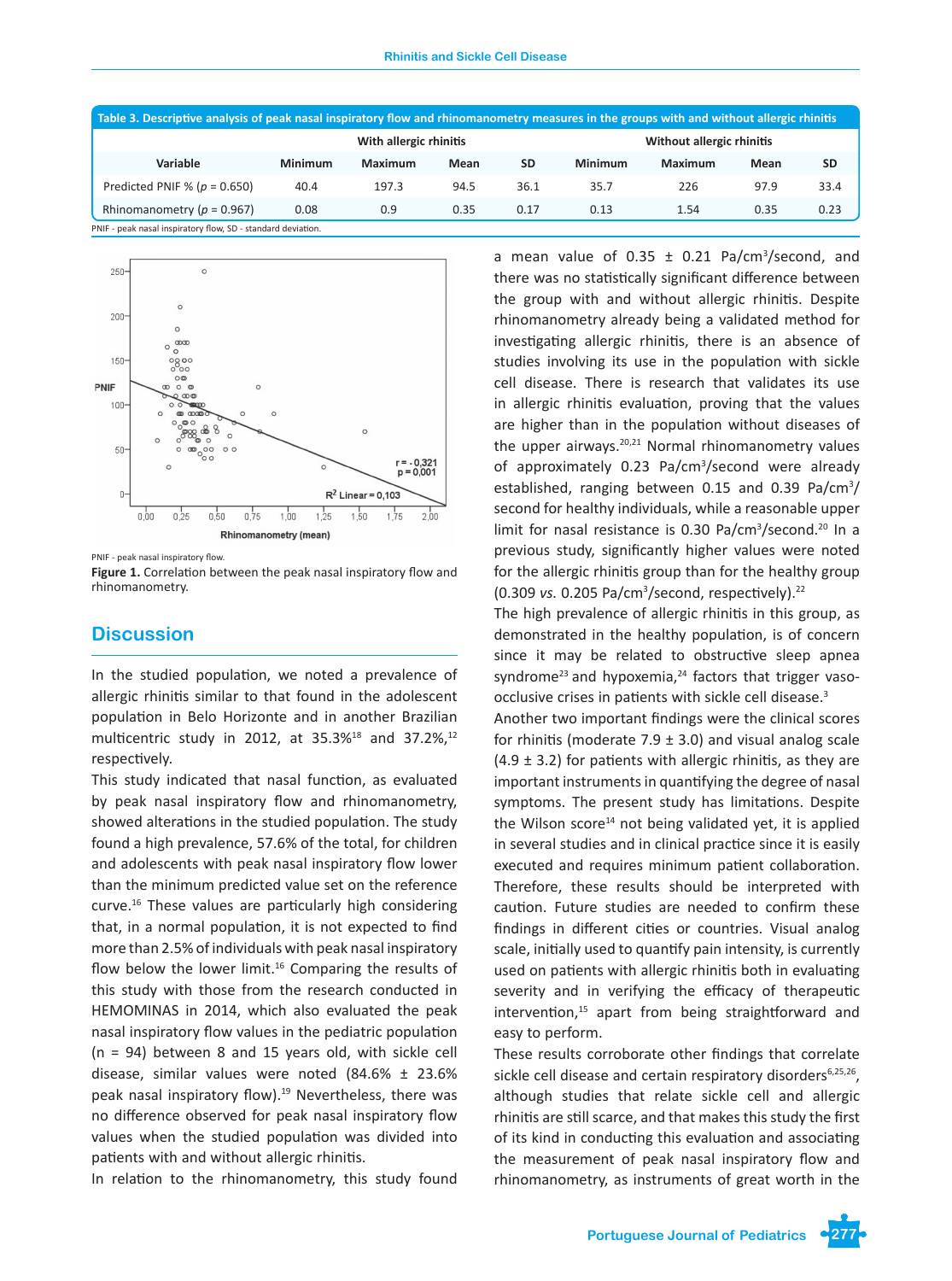assessment of nasal function of patients with allergic rhinitis. Peak nasal inspiratory flow is a quick, painless, and low-cost measurement that is performed using a portable meter developed in 1980, making it an attractive proposition due to its simplicity.<sup>14</sup> A recent review of the literature<sup>27</sup> highlights several studies that confirm the usefulness of the peak nasal inspiratory flow in the pediatric population. Rhinomanometry, despite being a painless, reliable, and well-detailed method that enables the calculation of transnasal air resistance,  $17,28,29$ is limited in that it is costly, depends on having an experienced professional, suitable location, and the control of temperature and humidity.<sup>17</sup> Due to the peak nasal inspiratory flow ease of use and accessibility, the correlation between it and rhinomanometry was analyzed, and a statistically significant inverse result was noted, that is, the greater the rhinomanometry measurement is, the smaller the peak nasal inspiratory flow measurement, and vice versa. Therefore, the peak nasal inspiratory flow is an appealing choice in the evaluation of nasal respiratory function.

In relation to the use of hydroxyurea, it was noted that a large part of the studied population already used the medicine. It has a direct effect on the pathophysiological mechanism of sickle cell disease in increasing the synthesis of the fetal hemoglobin and promoting a reduction in the number of neutrophils and erythrocyte adhesion molecules.30

Despite the statistically significant difference found in relation to the baseline hemoglobin values in the groups of patients with and without allergic rhinitis, there is little clinical relevance in this finding, since the values are higher than 7.0  $g/dL^{31}$  and it is considered as one of the factors in sickle cell disease severity.

This study did not show a higher prevalence of allergic rhinitis, but alterations in nasal respiratory function were found in sickle cell disease patients, using peak nasal inspiratory flow and rhinomanometry measurements. Moreover, it is noteworthy that 70% of patients with sickle cell disease and allergic rhinitis were not receiving treatment for their rhinitis and several patients were unaware of their diagnosis.

Even though it is a preliminary and pioneering study, the results provide relevant information on the prevalence of allergic rhinitis and nasal function in Brazilian children and adolescents with sickle cell disease. It is hoped that the results achieved may contribute to the recognition of this condition and promote the appropriate treatment with a view to contributing to an improved quality of life for these patients.

#### **WHAT THIS STUDY ADDS**

**•** Overall, a high prevalence of allergic rhinitis and alterations in nasal respiratory function in patients with sickle cell disease.

- It is noteworthy that 70% of patients with sickle cell disease and allergic rhinitis were not receiving treatment for their rhinitis and several patients were unaware of their diagnosis.
- The results provide relevant information on the prevalence of allergic rhinitis and nasal function in Brazilian children and adolescents with sickle cell disease.
- These results should be interpreted with caution. Future studies are needed to confirm these findings in different cities or countries.
- The results achieved may contribute to the recognition of this condition and promote appropriate treatment with a view to contributing to an improved quality of life for these patients.

#### **Conflicts of Interest**

The authors declare that there were no conflicts of interest in conducting this work.

### **Funding Sources**

There were no external funding sources for the realization of this paper.

#### **Protection of human and animal subjects**

The authors declare that the procedures followed were in accordance with the regulations of the relevant clinical research ethics committee and with those of the Code of Ethics of the World Medical Association (Declaration of Helsinki).

#### **Provenance and peer review**

Not commissioned; externally peer reviewed

#### **Confidentiality of data**

The authors declare that they have followed the protocols of their work centre on the publication of patient data.

#### **Acknowledgements**

We would like to thank the Minas Gerais Hematology and Hemotherapy Foundation Center (HEMOMINAS).

### **References**

1. Cançado RD, Jesus JA. A doença falciforme no Brasil. Rev Bras Hematol Hemoter 2007;29:204-6. doi: 10.1590/S1516- 84842007000300002.

2. Fernandes AP, Januário JN, Cangussu CB, Macedo DL, Viana MB. Mortality of children with sickle cell disease: A population study. J Pediatr 2010;86:279-84. doi: 10.2223/JPED.2005.

3. Moreira GA. Respiratory repercussions of sickle cell anemia.

#### J Bras Pneumol 2007;33:18-20.

4. Felix A, Souza H, Ribeiro S. Aspectos epidemiológicos e sociais da doença falciforme. Rev Bras Hematol Hemoter 2010;32:203-8. doi: 10.1590/S1516-84842010005000072

5. Fonseca CS, Araújo-Melo CA, Carvalho RM, Barreto-Neto J, Araújo JG, Cipolotti R. Função pulmonar em portadores de anemia falciforme. Rev Paul Pediatr 2011;29:85-90. doi: 10.1590/S0103-05822011000100014.

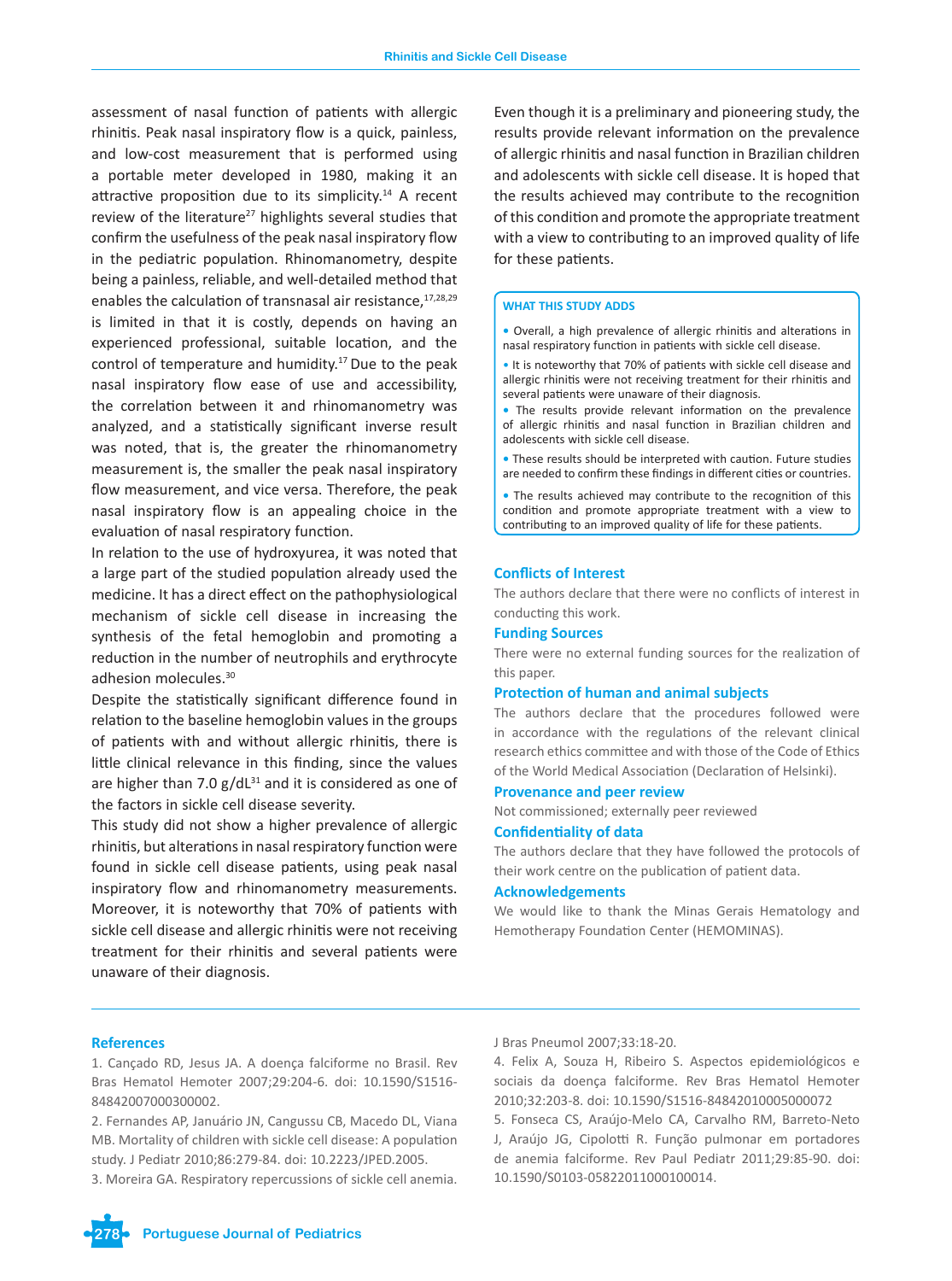6. Viera AK, Campos MK, Araújo IA, Lopes GC, Ibiapina CC, Fernades SS. Anemia falciforme e suas manifestações respiratórias. Rev Med Minas Gerais 2010;20:S5-11.

7. Platt OS, Brambilla DJ, Rosse WF, Milner PF, Castro O, Steinberg MH, et al. Mortality in sickle cell disease. Life expectancy and risk factors for early death. N Engl J Med 1994;330:1639-44. doi: 10.1056/NEJM199406093302303.

8. Darbari DS, Kple-Faget P, Kwagyan J, Rana S, Gordeuk VR, Castro O. Circumstances of death in adult sickle cell disease patients. Am J Hematol 2006;81:858-63. doi: 10.1002/ ajh.20685.

9. Associação Brasileira de Otorrinolaringologia e Cirurgia Cérvico-Facial. IV consenso brasileiro sobre rinites 2017 [accessed 15 October 2020] Available at: http://www.aborlccf. org.br

10. Ibiapina CC, Sarinho ES, Camargos PA, Andrade CR, Cruz Filho AA. Allergic rhinitis: epidemiological aspects, diagnosis and treatment. J Bras Pneumol 2008;34:230-40.

11. Brozek JL, Bousquet J, Baena-Cagnani CE, Bonini S, Canonica GW, Casale TB, et al. Allergic rhinitis and its impact on asthma (ARIA) guidelines: 2010 revision. J Allergy Clin Immunol 2010;126:466-76. doi: 10.1016/j.jaci.2010.06.047.

12. Solé D, Rosário Filho NA, Sarinho ES, Camelo-Nunes IC, Barreto BA, Medeiros ML, et al. Prevalence of asthma and allergic diseases in adolescents: Nine-year follow-up study (2003-2012). J Pediatr 2015;91:30-5. doi: 10.1016/j. jped.2014.05.002.

13. Asher MI, Montefort S, Björkstén B, Lai CK, Strachan DP, Weiland SK, et al. Worldwide time trends in the prevalence of symptoms of asthma, allergic rhinoconjunctivitis, and eczema in childhood: ISAAC phases one and three repeat multicountry cross-sectional surveys. Lancet 2006;368:733-43. doi: 10.1016/ S0140-6736(06)69283-0.

14. Wilson A, Dempsey OJ, Sims EJ, Coutie WJ, Paterson MC, Lipworth BJ. Evaluation of treatment response in patients with seasonal allergic rhinitis using domiciliary nasal peak inspiratory flow. Clin Exp Allergy 2000;30:833-8. doi: 10.1046/j.1365- 2222.2000.00749.x.

15. Bousquet PJ, Combescure C, Neukirch F, Klossek JM, Méchin H, Daures JP, et al. Visual analog scales can assess the severity of rhinitis graded according to ARIA guidelines. Allergy 2007;62:367-72. doi: 10.1111/j.1398-9995.2006.01276.x.

16. Ibiapina CC, Andrade CA, Camargos PA, Alvim CG, Cruz AA. Reference values for peak nasal inspiratory flow in children and adolescents in Brazil. Rhinology 2011;49:304-8. doi: 10.4193/Rhino10.266.

17. Clement PA, Gordts F. Consensus report on acoustic rhinometry and rhinomanometry. Rhinology 2005;43:169-79.

18. Fernandes SS, Andrade CR, Alvim CG, Camargos PA, Ibiapina CC. Epidemiological trends of allergic diseases in adolescents. J Bras Pneumol 2017;43:368-72. doi: 10.1590/ S1806-37562016000000255.

19. Vieira AK. Evaluation of pulmonary function, baseline oxygen saturation and peak nasal inspiratory flow in children and adolescents with sickle cell disease in Belo Horizonte, Minas Gerais [thesis]. Minas Gerais: Faculdade de Medicina, Universidade Federal de Minas Gerais; 2014.

20. Nathan RA, Eccles R, Howarth PH, Steinsvåg SK, Togias A. Objective monitoring of nasal patency and nasal physiology in rhinitis. J Allergy Clin Immunol 2005;115:S442-59. doi: 10.1016/j.jaci.2004.12.015.

21. Mendes AI, Wandalsen GF, Solé D. Métodos objetivos e subjetivos de avaliação da obstrução nasal. Rev Bras Alerg Imunopatol 2011;34:234-40.

22. Mendes AI, Wandalsen GF, Solé D. Objective and subjective assessments of nasal obstruction in children and adolescents with allergic rhinitis. J Pediatr 2012;88:389-95. doi: 10.2223/ JPED.2213.

23. Guilleminault C, Lee JH, Chan A. Pediatric obstructive sleep apnea syndrome. Arch Pediatr Adolesc Med 2005;159:775-85. doi: 10.1001/archpedi.159.8.775.

24. Caboot JB, Allen JL. Hypoxemia in sickle cell disease: Significance and management. Paediatr Respir Rev 2014;15:17- 23. doi: 10.1016/j.prrv.2013.12.004.

25. Salles C, Ramos RT, Daltro C, Nascimento VM, Matos MA. Association between adenotonsillar hypertrophy, tonsillitis and painful crises in sickle cell disease. J Pediatr 2009;85:249- 53. doi: 10.2223/JPED.1898.

26. Strauss T, Sin S, Marcus CL, Mason TB, McDonough JM, Allen JL, et al. Upper airway lymphoid tissue size in children with sickle cell disease. Chest 2012;142:94-100. doi: 10.1378/chest.11-2013. 27. Ottaviano G, Fokkens WJ. Measurements of nasal airflow and patency: A critical review with emphasis on the use of peak nasal inspiratory flow in daily practice. Allergy 2016;71:162-74. doi: 10.1111/all.12778.

28. Wihl JA, Malm L. Rhinomanometry and nasal peak expiratory and inspiratory flow rate. Ann Allergy 1988;61:50-5. 29. Cole P, Fenton RS. Contemporary rhinomanometry. J Otolaryngol 2006;35:83-7. doi: 10.2310/7070.2005.5016.

30. Ministério da Saúde. Doença falciforme: Condutas básicas para tratamento. Brasília: Ministério da Saúde; 2012.

31. Zago MA, Pinto AC. Fisiopatologia das doenças falciformes: Da mutação genética à insuficiência de múltiplos órgãos. Rev Bras Hematol Hemoter 2007;29:207-14. Doi: 10.1590/S1516- 84842007000300003.